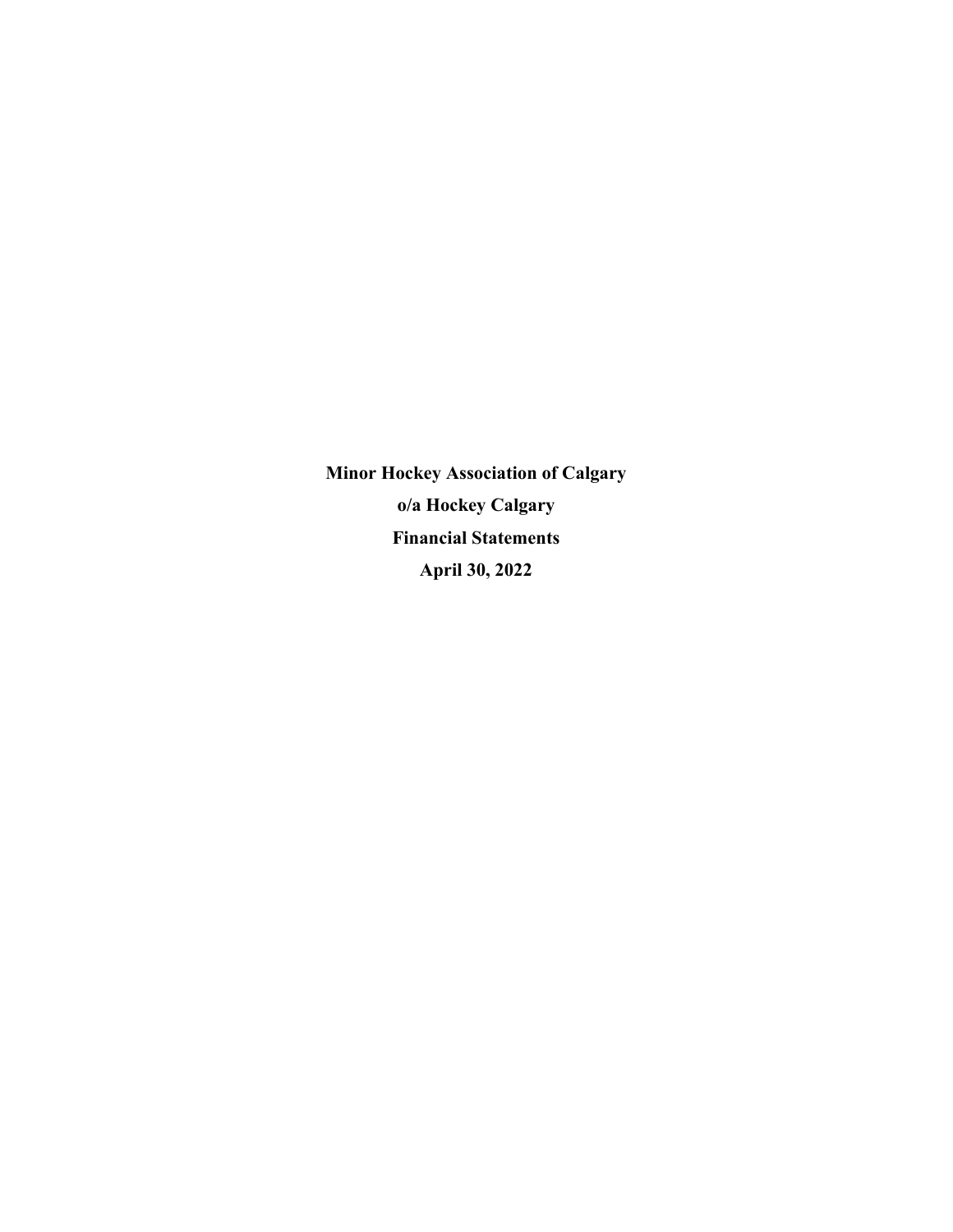



### **Independent Auditors' Report**

# To: The Members of **Minor Hockey Association of Calgary**

#### Opinion

We have audited the financial statements of **Minor Hockey Association of Calgary** (the "Association"), which comprise the statement of financial position as at **April 30, 2022**, and the statements of operations, changes in net assets and cash flows for the year then ended, and notes to the financial statements, including a summary of significant accounting policies.

In our opinion, the accompanying financial statements present fairly, in all material respects, the financial position of the Association as at April 30, 2022, and its results of operations and its cash flows for the year then ended in accordance with Canadian accounting standards for not-for-profit organizations.

#### Basis for Opinion

We conducted our audit in accordance with Canadian generally accepted auditing standards. Our responsibilities under those standards are further described in the Auditors' Responsibilities for the Audit of the Financial Statements section of our report. We are independent of the Association in accordance with the ethical requirements that are relevant to our audit of the financial statements in Canada, and we have fulfilled our other ethical responsibilities in accordance with these requirements. We believe that the audit evidence we have obtained is sufficient and appropriate to provide a basis for our opinion.

#### Responsibilities of Management and Those Charged With Governance for the Financial Statements

Management is responsible for the preparation and fair presentation of these financial statements in accordance with Canadian accounting standards for not-for-profit organizations, and for such internal control as management determines is necessary to enable the preparation of financial statements that are free from material misstatement, whether due to fraud or error.

In preparing the financial statements, management is responsible for assessing the Association's ability to continue as a going concern, disclosing, as applicable, matters related to going concern and using the going concern basis of accounting unless management either intends to liquidate the Association or to cease operations, or has no realistic alternative but to do so.

Those charged with governance are responsible for overseeing the Association's financial reporting process.

### Auditors' Responsibilities for the Audit of the Financial Statements

Our objectives are to obtain reasonable assurance about whether the financial statements as a whole are free from material misstatement, whether due to fraud or error, and to issue an auditors' report that includes our opinion. Reasonable assurance is a high level of assurance, but is not a guarantee that an audit conducted in accordance with Canadian generally accepted auditing standards will always detect a material misstatement when it exists. Misstatements can arise from fraud or error and are considered material if, individually or in the aggregate, they could reasonably be expected to influence the economic decisions of users taken on the basis of these financial statements. As part of an audit in accordance with Canadian generally accepted auditing standards, we exercise professional judgement and maintain professional skepticism throughout the audit. We also:

 Identify and assess the risks of material misstatement of the financial statements, whether due to fraud or error, design and perform audit procedures responsive to those risks, and obtain audit evidence that is sufficient and appropriate to provide a basis for our opinion. The risk of not detecting a material misstatement resulting from fraud is higher than for one resulting from error, as fraud may involve collusion, forgery, intentional omissions, misrepresentations, or the override of internal control.

150 13 Avenue SW, Suite 300 Calgary AB T2R 0V2 Tel: 403.233.7750 Fax: 403.266.5267 714 10 Street, Suite 3 Canmore AB T1W 2A6 Tel: 403.675.1010 Fax: 403.675.6789



www.kmss.ca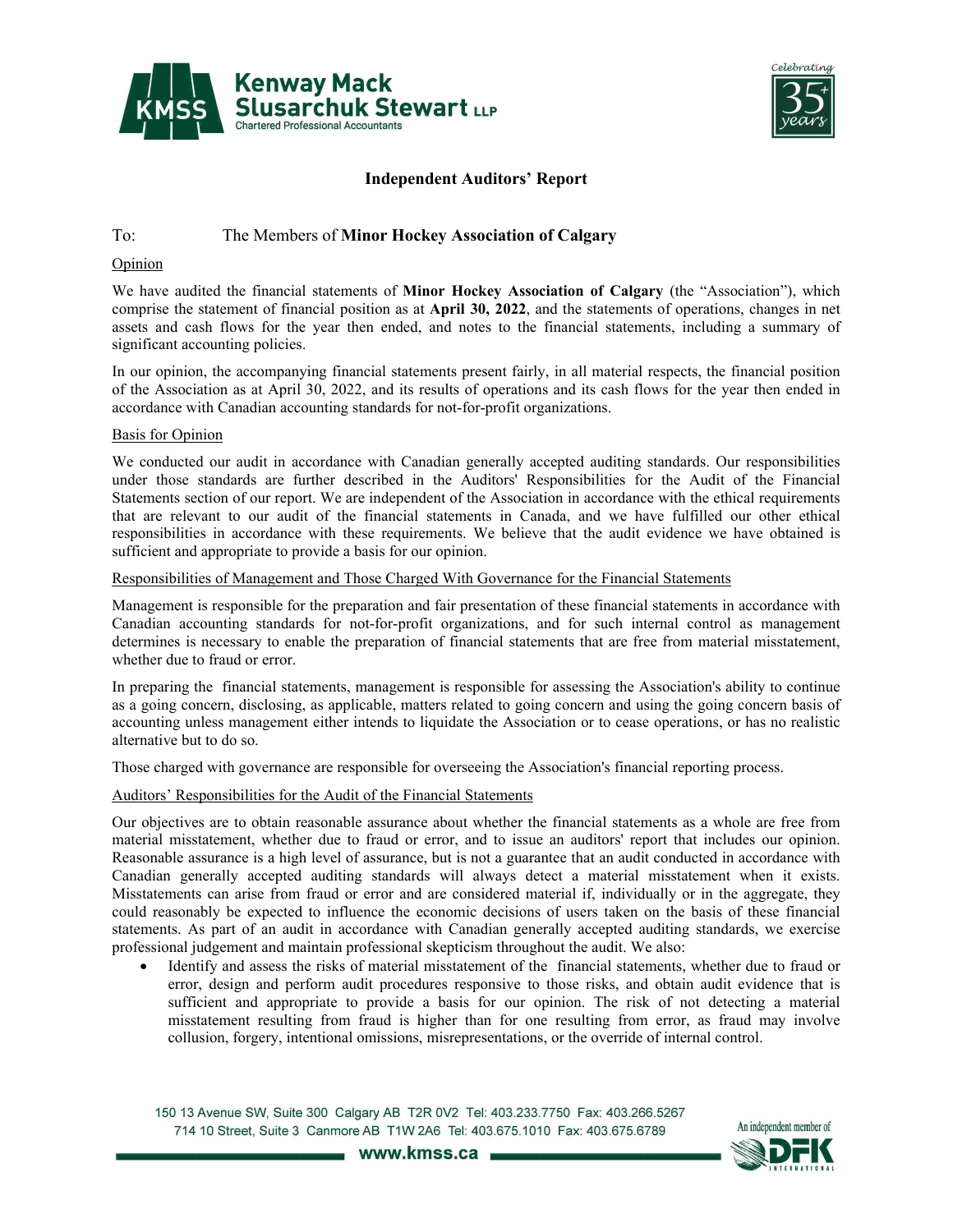- Obtain an understanding of internal control relevant to the audit in order to design audit procedures that are appropriate in the circumstances, but not for the purpose of expressing an opinion on the effectiveness of the Association's internal control.
- Evaluate the appropriateness of accounting policies used and the reasonableness of accounting estimates and related disclosures made by management.
- Conclude on the appropriateness of management's use of the going concern basis of accounting and, based on the audit evidence obtained, whether a material uncertainty exists related to events or conditions that may cast significant doubt on the Association's ability to continue as a going concern. If we conclude that a material uncertainty exists, we are required to draw attention in our auditors' report to the related disclosures in the financial statements or, if such disclosures are inadequate, to modify our opinion. Our conclusions are based on the audit evidence obtained up to the date of our auditors' report. However, future events or conditions may cause the Association to cease to continue as a going concern.
- Evaluate the overall presentation, structure and content of the financial statements, including the disclosures, and whether the financial statements represent the underlying transactions and events in a manner that achieves fair presentation.

We communicate with those charged with governance, regarding, among other matters, the planned scope and timing of the audit and significant audit findings, including any significant deficiencies in internal control that we identify during our audit.

Kennley Mack Shusarchuck Stewart up

June 9, 2022 Chartered Professional Accountants

Calgary, Alberta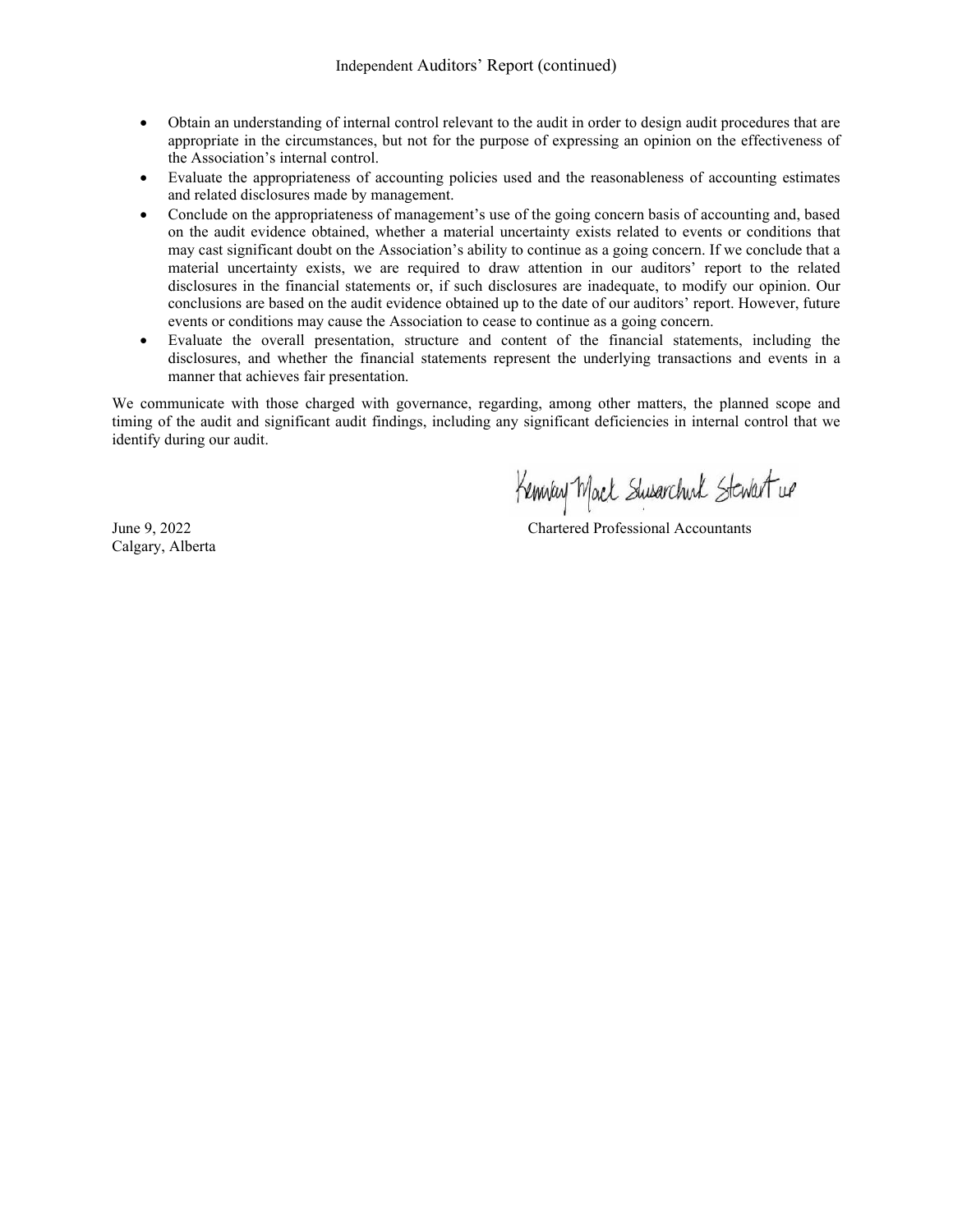**Minor Hockey Association of Calgary**

**o/a Hockey Calgary**

Statement of Financial Position

| As at April 30,                                                 |                           | 2022      |             | 2021      |
|-----------------------------------------------------------------|---------------------------|-----------|-------------|-----------|
| <b>Assets</b>                                                   |                           |           |             |           |
| <b>Current assets</b>                                           |                           |           |             |           |
| Cash                                                            | $\mathbb{S}$              | 2,227,848 | \$          | 688,786   |
| AGLC restricted cash                                            |                           | 20,126    |             |           |
| Accounts receivable                                             |                           | 113,102   |             | 34,985    |
| AGLC contribution receivable                                    |                           | 62,176    |             |           |
| Short term investments (note 5)                                 |                           |           |             | 1,400,000 |
| Prepaid expenses                                                |                           | 10,451    |             | 80,986    |
|                                                                 |                           | 2,433,703 |             | 2,204,757 |
| Externally restricted cash (note 6)                             |                           | 52,287    |             | 61,551    |
| <b>Externally restricted investments (note 7)</b>               |                           | 1,121,816 |             | 992,553   |
| Internally restricted investments (note 8)                      |                           | 500,000   |             | 500,000   |
| Capital assets (note 9)                                         |                           | 125,095   |             | 168,938   |
| Intangible asset (note 10)                                      |                           | 2,800,000 |             | 2,800,000 |
|                                                                 | $\boldsymbol{\mathsf{S}}$ | 7,032,901 | $\mathbb S$ | 6,727,799 |
| <b>Liabilities and Net Assets</b><br><b>Current liabilities</b> |                           |           |             |           |
| Accounts payable and accrued liabilities                        | \$                        | 24,128    | \$          | 9,998     |
| Deferred revenue                                                |                           | 102,968   |             | 22,400    |
|                                                                 |                           | 127,096   |             | 32,398    |
| Restricted contributions - Access to the Game (note 6)          |                           | 52,287    |             | 61,551    |
| <b>Restricted contributions - Future projects (note 11)</b>     |                           | 1,121,816 |             | 992,553   |
|                                                                 |                           | 1,301,199 |             | 1,086,502 |
| Contractual obligations (note 12)                               |                           |           |             |           |
| <b>Net assets</b>                                               |                           |           |             |           |
| Unrestricted                                                    |                           | 2,306,607 |             | 2,172,359 |
| Internally restricted (note 8)                                  |                           | 500,000   |             | 500,000   |
| Invested in capital assets                                      |                           | 125,095   |             | 168,938   |
| Invested in intangible asset                                    |                           | 2,800,000 |             | 2,800,000 |
|                                                                 |                           | 5,731,702 |             | 5,641,297 |
|                                                                 | $\boldsymbol{\mathsf{S}}$ | 7,032,901 | $\mathbb S$ | 6,727,799 |

# Approved by the Board

APRin

**Director** 

 $\frac{1}{2}$ 

Director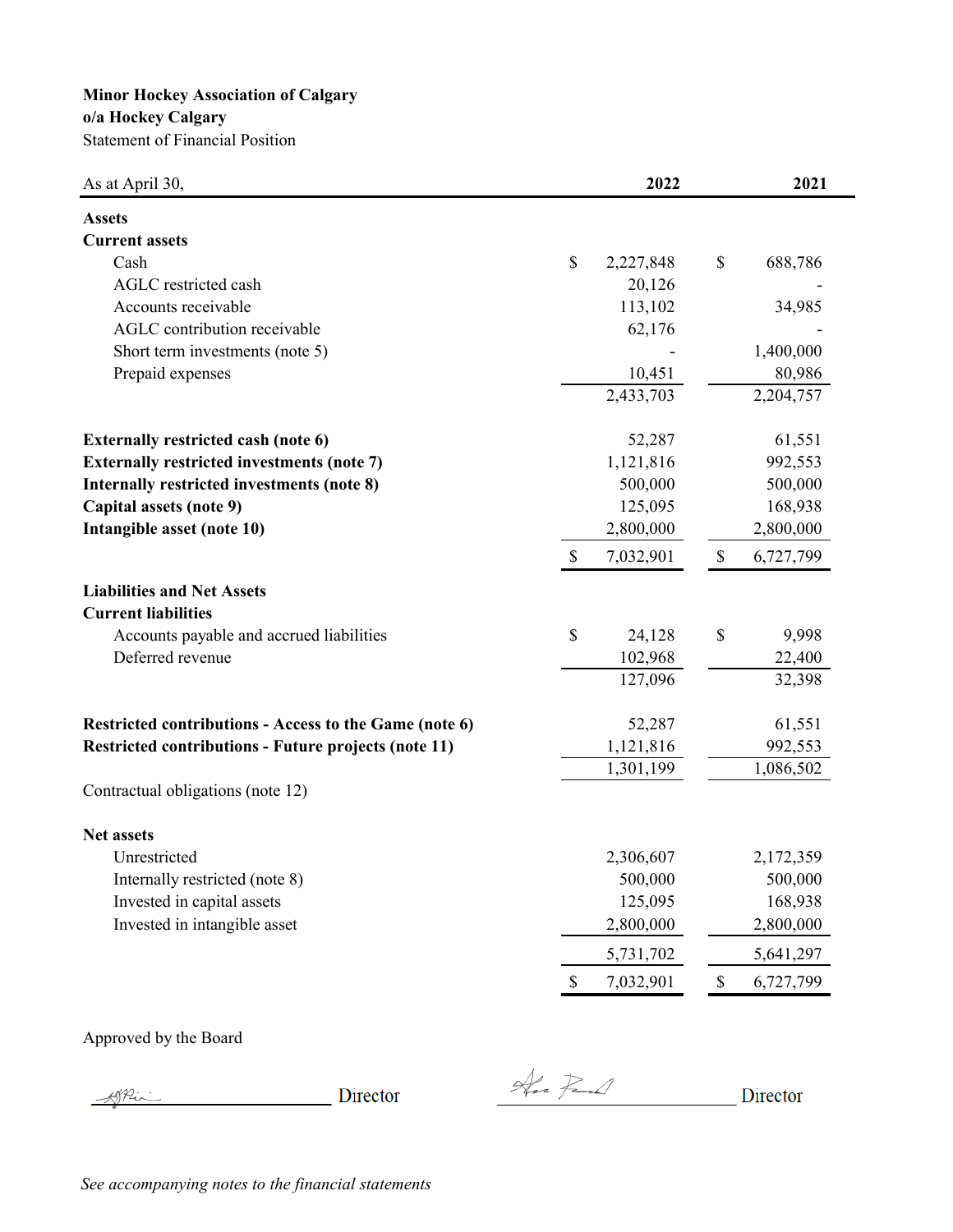Statement of Operations

| Year ended April 30,<br>2022           |    |           |                           | 2021      |
|----------------------------------------|----|-----------|---------------------------|-----------|
| <b>Revenues</b>                        |    |           |                           |           |
| Administration                         | \$ | 13,658    | $\mathbb{S}$              | 29,083    |
| Development                            |    | 35,026    |                           | 72,988    |
| Events                                 |    | 297,681   |                           | 110,000   |
| Funding                                |    | 145,878   |                           | 62,430    |
| Marketing                              |    | 9,499     |                           | 31,600    |
| Member services                        |    | 1,715,788 |                           | 922,534   |
| Operations                             |    | 4,580,983 |                           | 1,387,780 |
|                                        |    | 6,798,513 |                           | 2,616,415 |
| <b>Expenses</b>                        |    |           |                           |           |
| Administration (note 3)                |    | 732,749   |                           | 496,420   |
| Development                            |    | 85,500    |                           | 67,419    |
| Events                                 |    | 501,244   |                           | 194       |
| Funding                                |    | 145,878   |                           | 50,000    |
| Marketing                              |    | 23,452    |                           | 30,953    |
| Member services                        |    | 778,996   |                           | 455,836   |
| Operations                             |    | 4,440,289 |                           | 1,334,551 |
|                                        |    | 6,708,108 |                           | 2,435,373 |
| <b>Excess of revenue over expenses</b> | \$ | 90,405    | $\boldsymbol{\mathsf{S}}$ | 181,042   |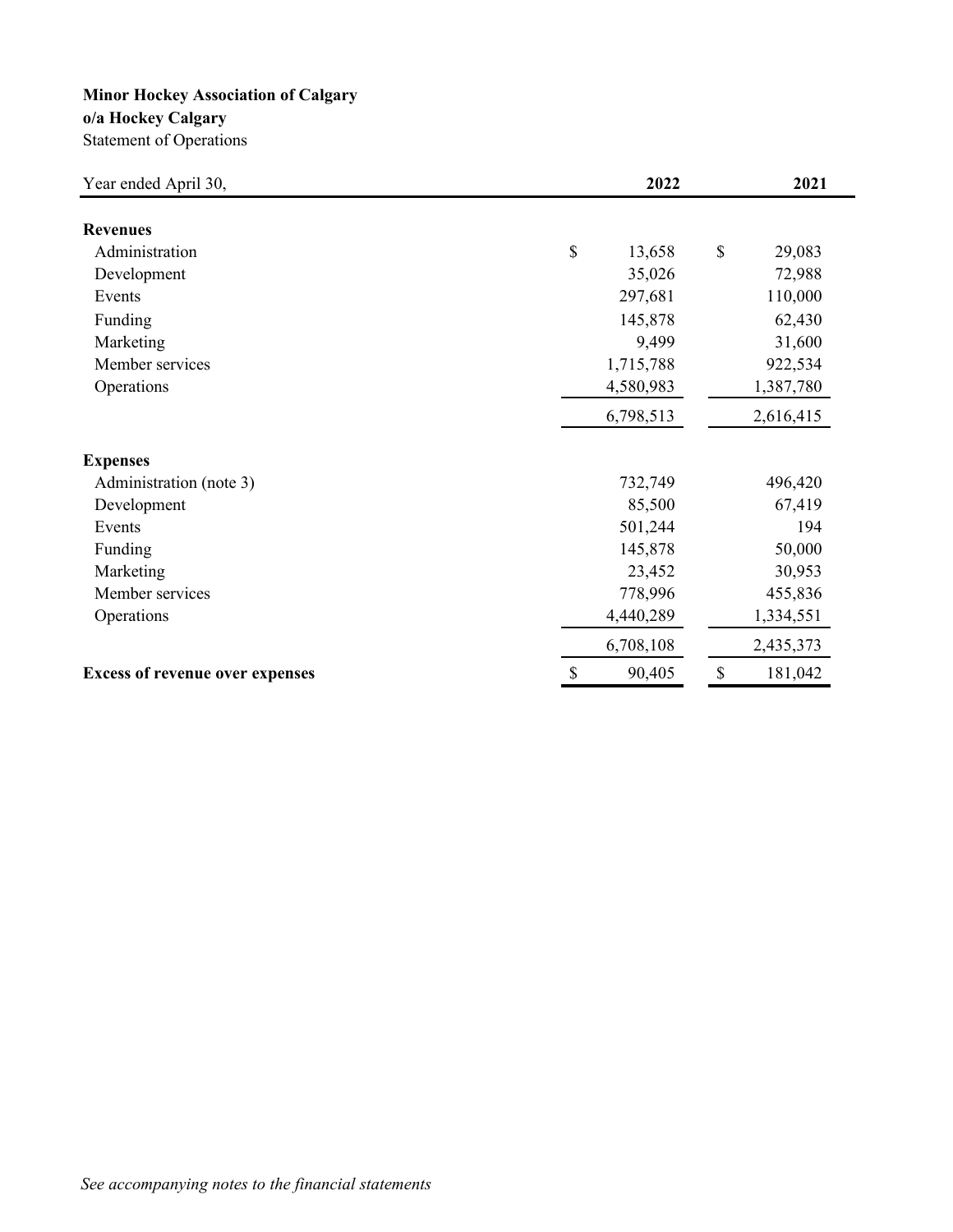#### **Minor Hockey Association of Calgary o/a Hockey Calgary** Statement of Changes in Net Assets

#### Year ended

|                                               |   |              |    |                                                              |   |             |    |                      |   | April 30,<br>2022 |
|-----------------------------------------------|---|--------------|----|--------------------------------------------------------------|---|-------------|----|----------------------|---|-------------------|
|                                               |   |              |    |                                                              |   |             |    | Invested in          |   |                   |
|                                               |   | Unrestricted |    | Internally restricted -<br>Access to the Game capital assets |   | Invested in |    | intangible<br>assets |   | Total             |
| Balance, beginning of year                    | S | 2,172,359    | S. | 500,000                                                      | S | 168,938     | S. | 2,800,000            | S | 5,641,297         |
| Excess (deficiency) of revenues over expenses |   | 181,208      |    |                                                              |   | (90, 803)   |    |                      |   | 90,405            |
| Invested in capital assets                    |   | (46,960)     |    |                                                              |   | 46,960      |    |                      |   |                   |
| Balance, end of year                          |   | 2,306,607    | S  | 500,000                                                      |   | 125,095     | S. | 2,800,000            | S | 5,731,702         |
|                                               |   |              |    |                                                              |   |             |    |                      |   | April 30,<br>2021 |
|                                               |   |              |    |                                                              |   |             |    | Invested in          |   |                   |

|                                               | Unrestricted   | Internally restricted Invested in<br>Access to the Game capital assets |          | intangible<br>assets    | Total     |
|-----------------------------------------------|----------------|------------------------------------------------------------------------|----------|-------------------------|-----------|
| Balance, beginning of year                    | $1,965,134$ \$ | 500,000                                                                |          | 195,121 \$ 2,800,000 \$ | 5,460,255 |
| Excess (deficiency) of revenues over expenses | 263,955        |                                                                        | (82,913) |                         | 181,042   |
| Invested in capital assets                    | (56, 730)      | $\overline{\phantom{0}}$                                               | 56,730   |                         |           |
| Balance, end of year                          | 2,172,359      | 500,000                                                                | 168.938  | 2.800,000               | 5.641.297 |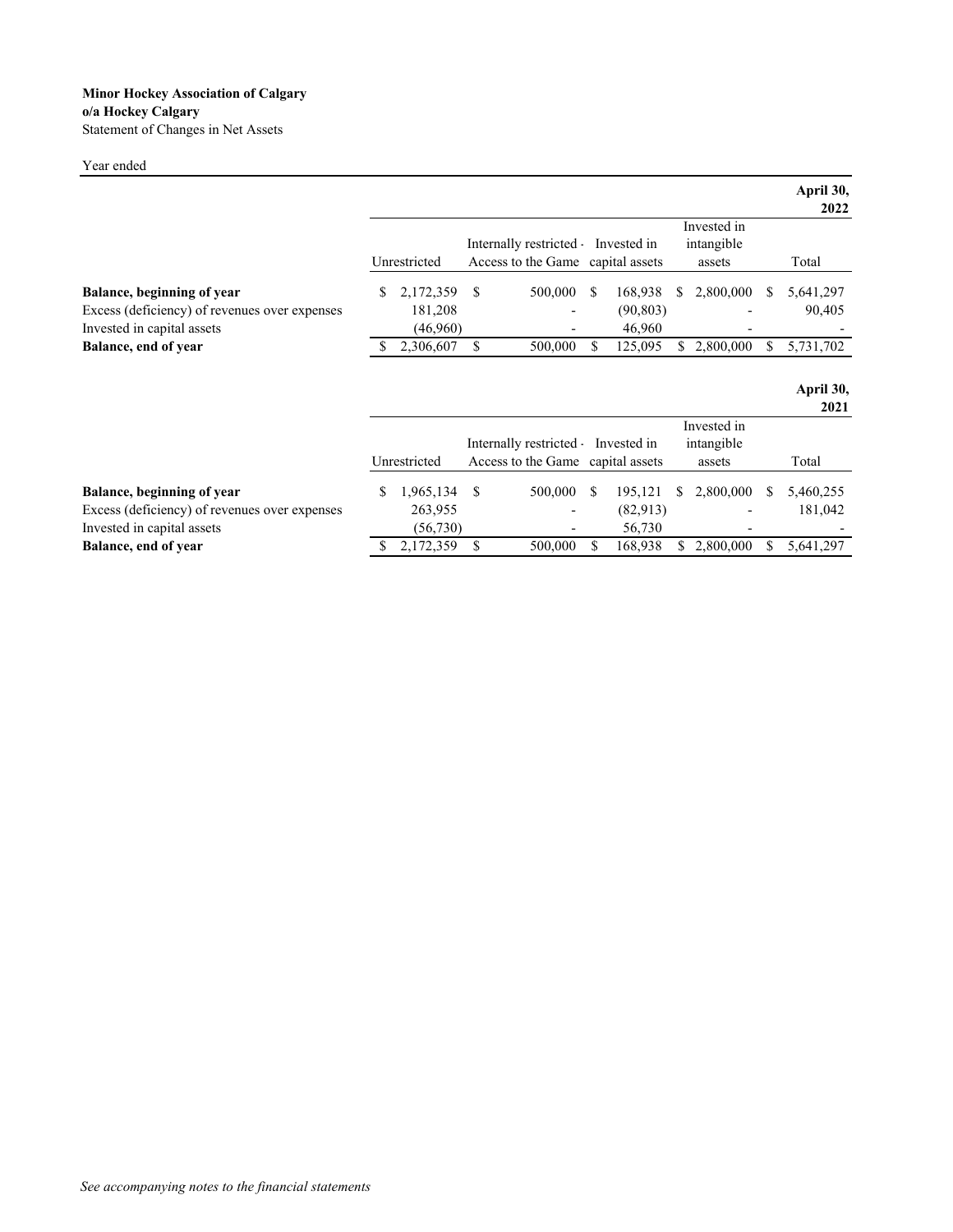# **Minor Hockey Association of Calgary**

# **o/a Hockey Calgary**

Statement of Cash Flows

| Year ended April 30,                       |              | 2022      |              | 2021      |
|--------------------------------------------|--------------|-----------|--------------|-----------|
| <b>Operating activities</b>                |              |           |              |           |
| Excess of revenue over expenses            | \$           | 90,405    | $\mathbb{S}$ | 181,042   |
| Item not affecting cash                    |              |           |              |           |
| Amortization                               |              | 90,803    |              | 82,913    |
| Loss on disposal of assets                 |              |           |              | 1,782     |
|                                            |              |           |              |           |
|                                            |              | 181,208   |              | 265,737   |
| Changes in non-cash working capital items  |              |           |              |           |
| Accounts receivable                        |              | (78, 117) |              | 100,362   |
| AGLC contribution receivable               |              | (62, 176) |              |           |
| Prepaid expenses                           |              | 70,535    |              | (71, 686) |
| Accounts payable and accrued liabilities   |              | 14,130    |              | (216)     |
| Deferred revenue                           |              | 80,568    |              | 20,800    |
|                                            |              | 206,148   |              | 314,997   |
| <b>Investing activities</b>                |              |           |              |           |
| Purchase of capital assets                 |              | (46,960)  |              | (58, 512) |
| Proceeds on sale of short term investments |              | 1,400,000 |              |           |
|                                            |              | 1,353,040 |              | (58, 512) |
| Increase in cash                           |              | 1,559,188 |              | 256,485   |
| Cash, beginning of year                    |              | 688,786   |              | 432,301   |
| Cash, end of year                          | $\mathbb{S}$ | 2,247,974 | $\mathbb{S}$ | 688,786   |
| Cash consists of:                          |              |           |              |           |
| Cash                                       |              | 2,227,848 |              | 688,786   |
| AGLC restricted cash                       |              | 20,126    |              |           |
|                                            | $\$$         | 2,247,974 | $\mathbb S$  | 688,786   |
|                                            |              |           |              |           |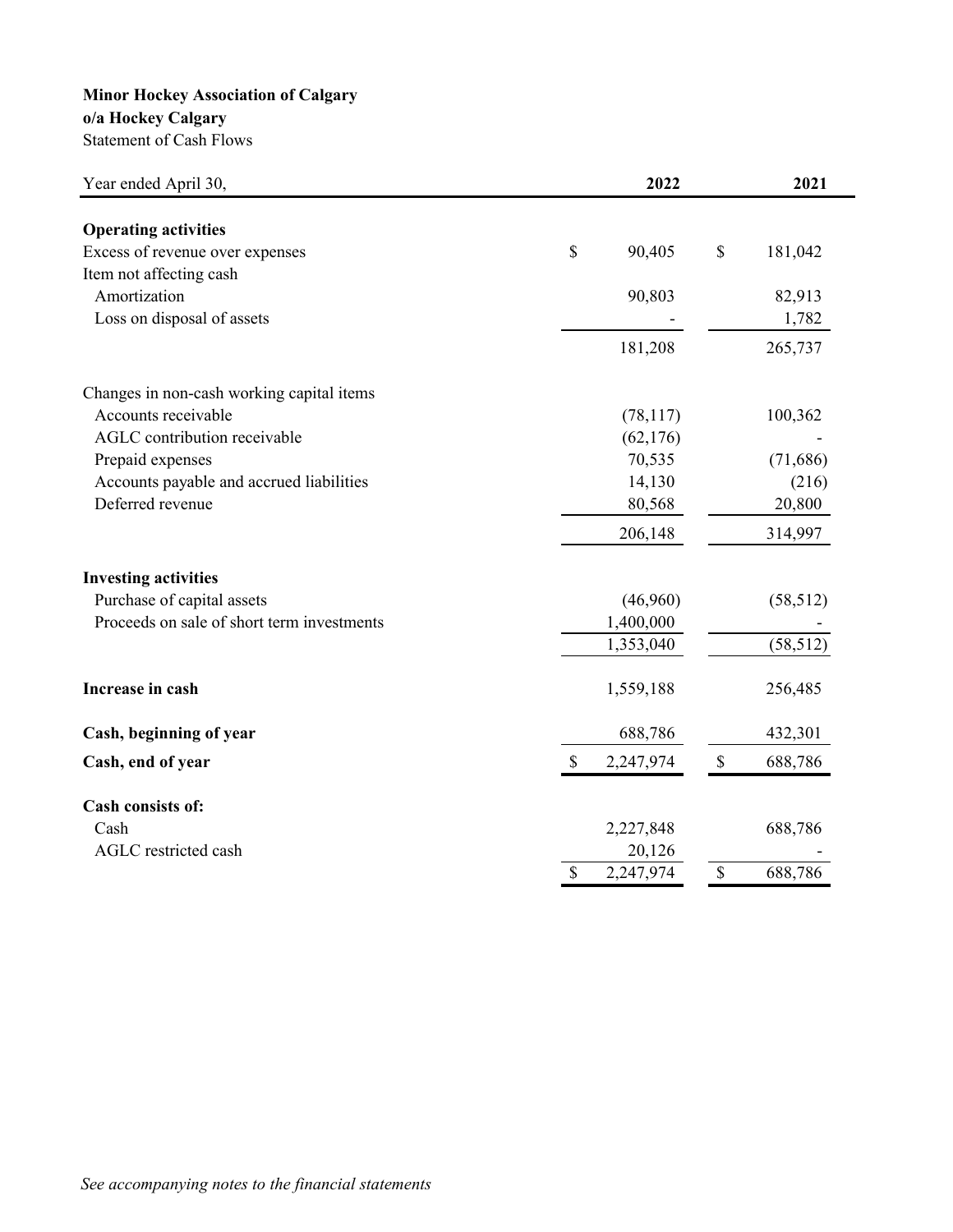Notes to Financial Statements

### April 30, 2022

### **1. Nature of operations**

The Minor Hockey Association of Calgary (the "Association") was incorporated under the laws of the Province of Alberta on June 26, 1970 as a not-for-profit organization. The purpose of the Association is to coordinate minor hockey in the Calgary region. The Association operates under the name Hockey Calgary.

The Association is a not-for-profit organization under the Income Tax Act and as such is exempt from income taxes.

### **2. Basis of presentation**

These financial statements have been prepared in accordance with Canadian generally accepted accounting principles, specifically Canadian accounting standards for not-for-profit organizations ("ASNFPO").

# **3. Novel coronavirus ("COVID-19")**

The outbreak of the novel strain of coronavirus, specifically identified as "COVID-19" was declared a global pandemic by the World Health Organization on March 11, 2020. Governments worldwide enacted emergency measures to combat the spread of the virus. The pandemic and enacted measures caused material disruption to businesses globally. Certain of the enacted measures have subsequently been lifted. The Association continues to monitor and adapt its operations in response to the ongoing outbreak and guidance of public health authorities.

The Association has received \$62,598 (2021 - \$237,231) in the form of the Canada Emergency Wage Subsidies. This amount has been recorded as an offset to administration expenses. The duration of the COVID-19 outbreak and the extent of the impact on the Association's future operations is unknown at this time.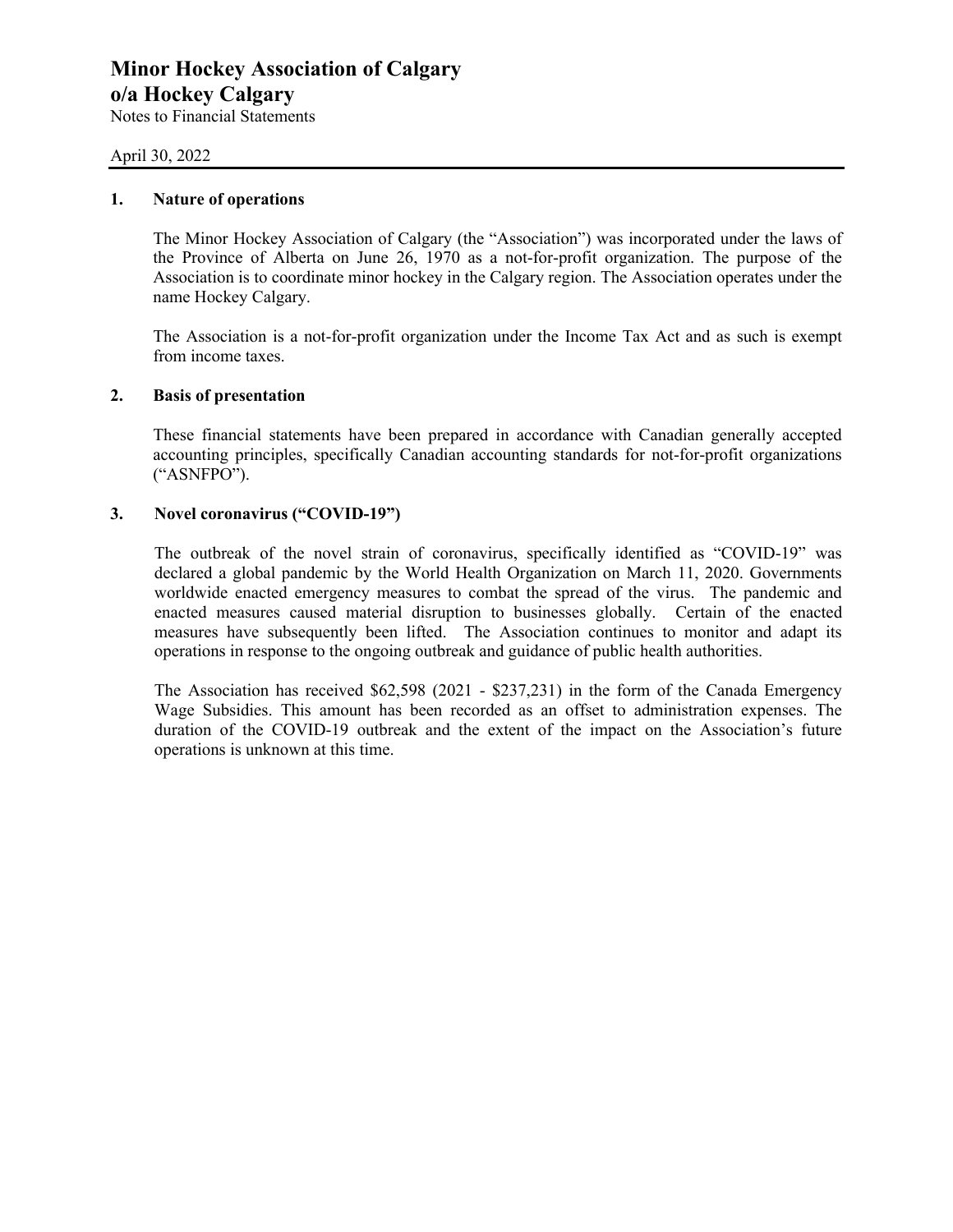Notes to Financial Statements

# **4. Significant accounting policies**

### **(a) Measurement of financial instruments**

The Association initially measures its financial assets and liabilities at fair value, except for certain non-arm's length transactions.

The Association subsequently measures all its financial assets and financial liabilities at amortized cost, except for cash, short term investments, restricted cash and restricted investments, which are measured at fair value. Changes in fair value of restricted assets are accounted for as restricted contributions.

Financial assets measured at amortized cost include accounts receivable and contributions receivable. Financial liabilities measured at amortized cost include accounts payable and accrued liabilities.

Financial assets measured at amortized cost are tested for impairment when there are indicators of impairment. The amount of the write-down is recognized in the statement of operations. The previously recognized impairment loss may be reversed to the extent of the improvement, directly or by adjusting the allowance account, provided it is no greater than the amount that would have been reported at the date of the reversal had the impairment not been recognized previously. The amount of the reversal is recognized in the statement of operations.

# **(b) Capital assets**

Capital assets are recorded at cost. The Association provides for amortization using the straight-line method, designed to amortize the cost of the assets over their estimated useful lives. A full year's amortization is recorded in the year of acquisition. No amortization is recorded in the year of disposal. The annual amortization rates are as follows:

| Leasehold improvements       | 5 years      |
|------------------------------|--------------|
| Computer equipment           | 5 years      |
| Website development/software | 5 years      |
| Promotional equipment        | 5 years      |
| Office and other equipment   | $5-10$ years |

The Association records a write-down when its capital assets no longer contribute to the Association's ability to provide goods and services, or when the value of future economic benefits or service potential associated with them is less than net carrying amount. The excess net carrying amount over fair value or replacement cost is recognized as an expense in the statement of operations. Previous write-downs are not reversed.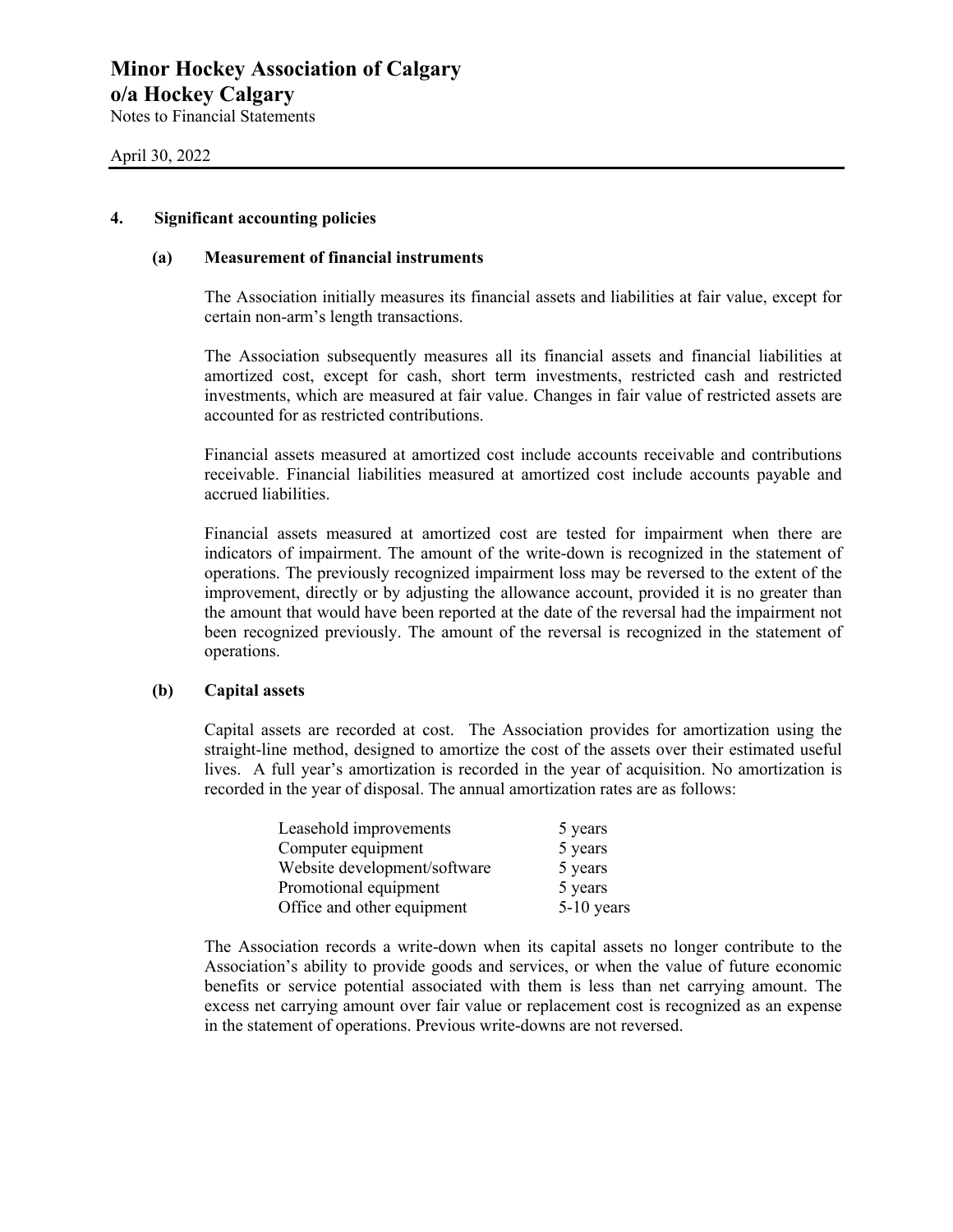Notes to Financial Statements

# **4. Significant accounting policies, continued**

# **(c) Intangible asset**

The intangible asset with an indefinite life is not subject to amortization and is recorded at cost, less any provision for permanent impairment when the asset no longer contributes to the Association's ability to provide goods and services, or the value of future economic benefits or service potential associated with it is less than net carrying amount. The excess net carrying amount over its fair value or replacement cost is recognized as an expense in the statement of operations. Previous write-downs are not reversed.

Internally generated intangible assets are expensed for accounting purposes.

# **(d) Revenue recognition**

The Association uses the deferral method of accounting for contributions.

Restricted contributions for expenses of one or more future periods are deferred and recognized as revenue in the same period or periods as the related expenses are recognized.

Restricted investment income is treated in the same manner as the related restricted contributions.

Unrestricted contributions are recognized as revenue when received or receivable if the amount to be received can be reasonably estimated and collection is reasonably assured.

Member services and other operating revenues are recognized when services are provided.

# **(e) Contributed services and materials**

The Association records the value of contributed services and materials when the fair value can be reasonably estimated, when the services and materials are used in the normal course of the Association's operations and would otherwise have been purchased. Due to the difficulty of determining their fair value, volunteer services and other donated materials are not recognized in the financial statements.

# **5. Short term investments**

Included in short term investments are \$nil (2021 - \$1,400,000) of GICs. The prior year GIC earned interest at 0.40% and matured in December 2021.

# **6. Externally restricted cash**

Restricted cash consists of net revenues associated with the Access to the Game Program. Net revenues are to be utilized to increase participation in minor league hockey.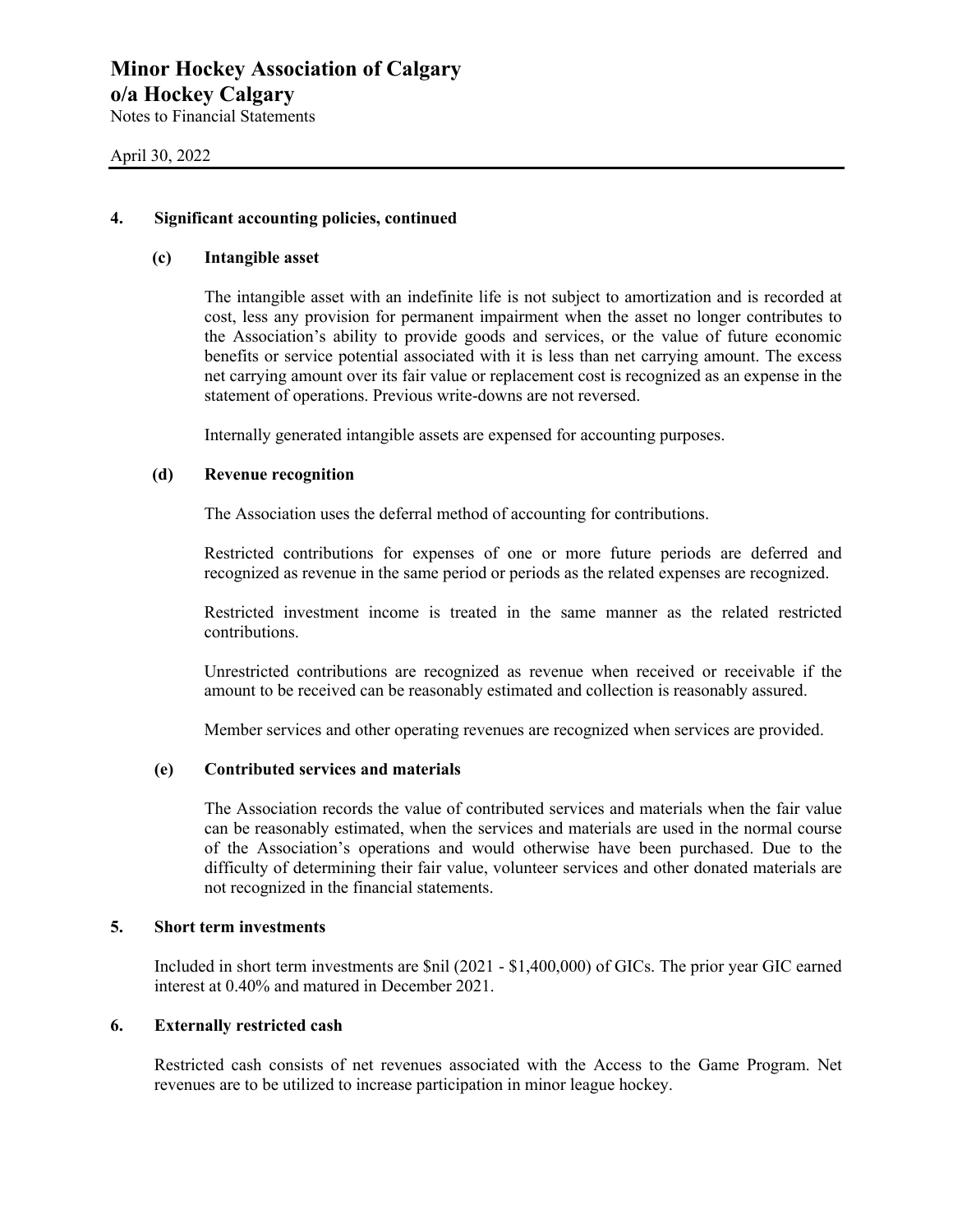Notes to Financial Statements

### **7. Externally restricted investments**

Restricted investments consist of money market investments that are to be utilized for future new ice surfaces and represent unspent restricted contributions and related investment income.

### **8. Internally restricted investments**

Included in restricted investments is \$500,000 (2021 - \$500,000) of an internally restricted GIC that is to be utilized for the Access to the Game program. This earns interest at 0.15% (2021 - 1.00%) and matures in June 2022 (2021 - June 2021).

### **9. Capital assets**

|                                                  |               |    |                                           |               | <b>April 30, 2022</b>    |
|--------------------------------------------------|---------------|----|-------------------------------------------|---------------|--------------------------|
|                                                  | Cost          |    | <b>Accumulated</b><br><b>Amortization</b> |               | <b>Net Book</b><br>Value |
| Computer equipment                               | \$<br>11,812  | S  | 9,657                                     | $\mathcal{S}$ | 2,155                    |
| Office and other equipment                       | 37,548        |    | 33,509                                    |               | 4,039                    |
| Leasehold improvements                           | 23,549        |    | 11,325                                    |               | 12,224                   |
| Website development/software                     | 315,803       |    | 258,766                                   |               | 57,037                   |
| Promotional equipment                            | 104,168       |    | 54,528                                    |               | 49,640                   |
|                                                  | \$<br>492,880 | \$ | 367,785                                   | \$            | 125,095                  |
|                                                  |               |    |                                           |               | <b>April 30, 2021</b>    |
|                                                  | Cost          |    | <b>Accumulated</b><br><b>Amortization</b> |               | <b>Net Book</b><br>Value |
|                                                  | \$<br>11,405  | \$ | 7,369                                     | \$            |                          |
| Computer equipment<br>Office and other equipment | 37,548        |    | 32,045                                    |               | 4,036                    |
| Leasehold improvements                           | 8,269         |    | 8,269                                     |               | 5,503                    |
| Website development/software                     | 299,173       |    | 195,605                                   |               | 103,568                  |
| Promotional equipment                            | 89,525        |    | 33,694                                    |               | 55,831                   |
|                                                  | \$<br>445,920 | \$ | 276,982                                   | \$            | 168,938                  |

### **10. Intangible asset**

The Association purchased a Right of First Refusal (the "ROFR") for ice times on one ice surface at an arena owned and operated by the City of Calgary. The ROFR provides the Association with priority above all other users in choosing ice times. The ROFR has no set expiry date.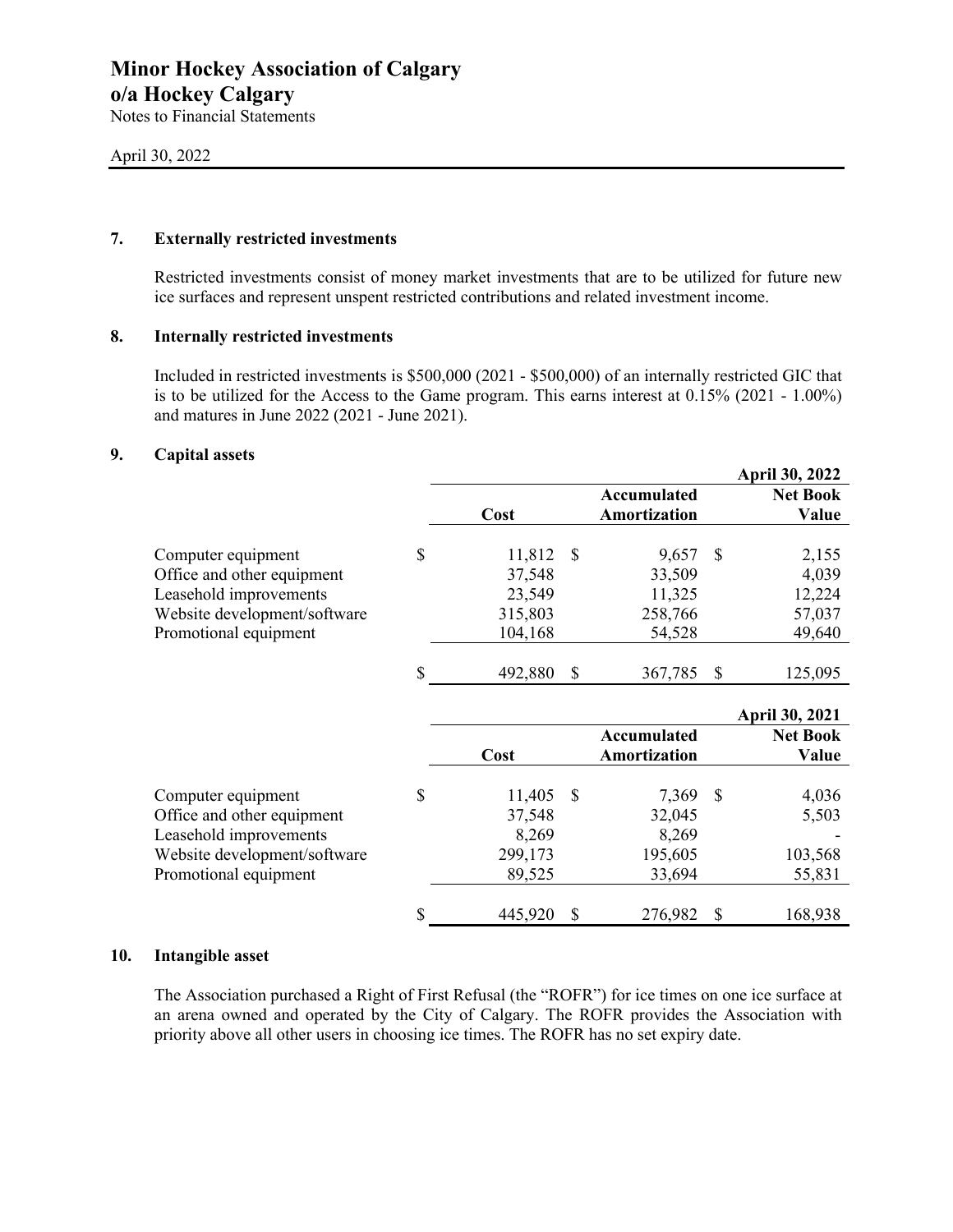Notes to Financial Statements

### **11. Restricted contributions – Future projects**

Restricted contributions represent the unamortized portion of restricted contributions that are to be used towards future new ice surfaces. Changes for the year in the restricted contributions balance are as follows:

|                                     |    | 2022         | 2021    |
|-------------------------------------|----|--------------|---------|
| Balance, beginning of the year      | \$ | 992,553 \$   | 989,424 |
| Contributions                       |    | 128,020      |         |
| Restricted interest income received |    | 1,243        | 3,129   |
| Balance, end of the year            | S  | 1,121,816 \$ | 992,553 |

# **12. Contractual obligations**

The Association's total obligations under various operating leases are as follows:

| 2023 | 19,410   |
|------|----------|
| 2024 | 16,273   |
| 2025 | 10,000   |
| 2026 | 3,125    |
|      | \$48,808 |

### **13. Financial instruments**

The Association's use of financial instruments and its exposure to risks associated with such instruments arises out of its normal course of operations and investing activities. Operations are located in Calgary, Alberta.

### **Credit risk**

Credit risk arises from the potential that a counterparty will fail to perform its obligations. The Association is exposed to credit risk with respect to its accounts receivable from local member associations and events. At year end, the Association had two  $(2021 - \text{nil})$  accounts receivable balances approximating 68% (2021 – nil) of total accounts receivable. Credit risk is managed by the Association through monitoring procedures.